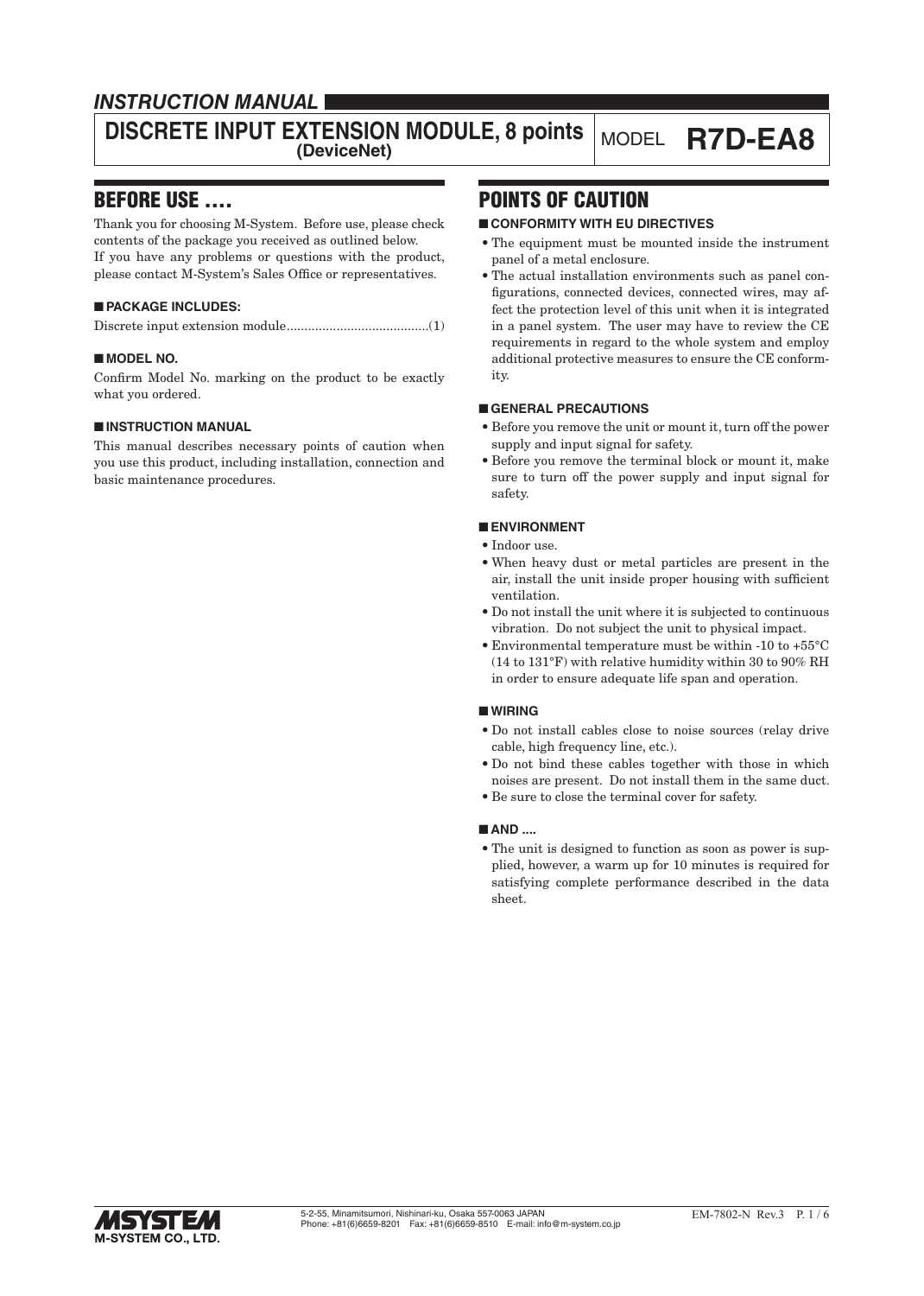CONNECTING THE EXTENSION MODULE 1) Remove the extension connector cover located at the side

of the basic module.

2) Connect the extension module.

3) Mount the combined module on a DIN rail.

# COMPONENT IDENTIFICATION

Discrete Input Status Indicator LED  $\frac{01234567}{(\text{111111111})}$ ┮ π  $6 | 7 | 8 | 9 | 10$  $1 2 3 4 5$  $\overline{\phantom{0}}$ 

Input Terminals

### ■ **DISCRETE INPUT STATUS INDICATOR LED**

LED red indicators show the signal status. ON : LED ON

OFF : LED OFF

#### ■ **INPUT TERMINAL ASSIGNMENT**



| NO.            | ID       | <b>FUNCTION</b> | NO. | ID             | <b>FUNCTION</b> |
|----------------|----------|-----------------|-----|----------------|-----------------|
| 1              | COM1     | Common          | 6   | COM2           | Common          |
| $\overline{2}$ | $\rm X0$ | Input 0         | 7   | X1             | Input 1         |
| 3              | X2       | Input 2         | 8   | X3             | Input 3         |
| $\overline{4}$ | X4       | Input 4         | 9   | X <sub>5</sub> | Input 5         |
| 5              | X6       | Input 6         | 10  | X7             | Input 7         |

# TERMINAL CONNECTIONS

Connect the unit as in the diagram below.

#### ■ **EXTERNAL DIMENSIONS unit: mm (inch)**





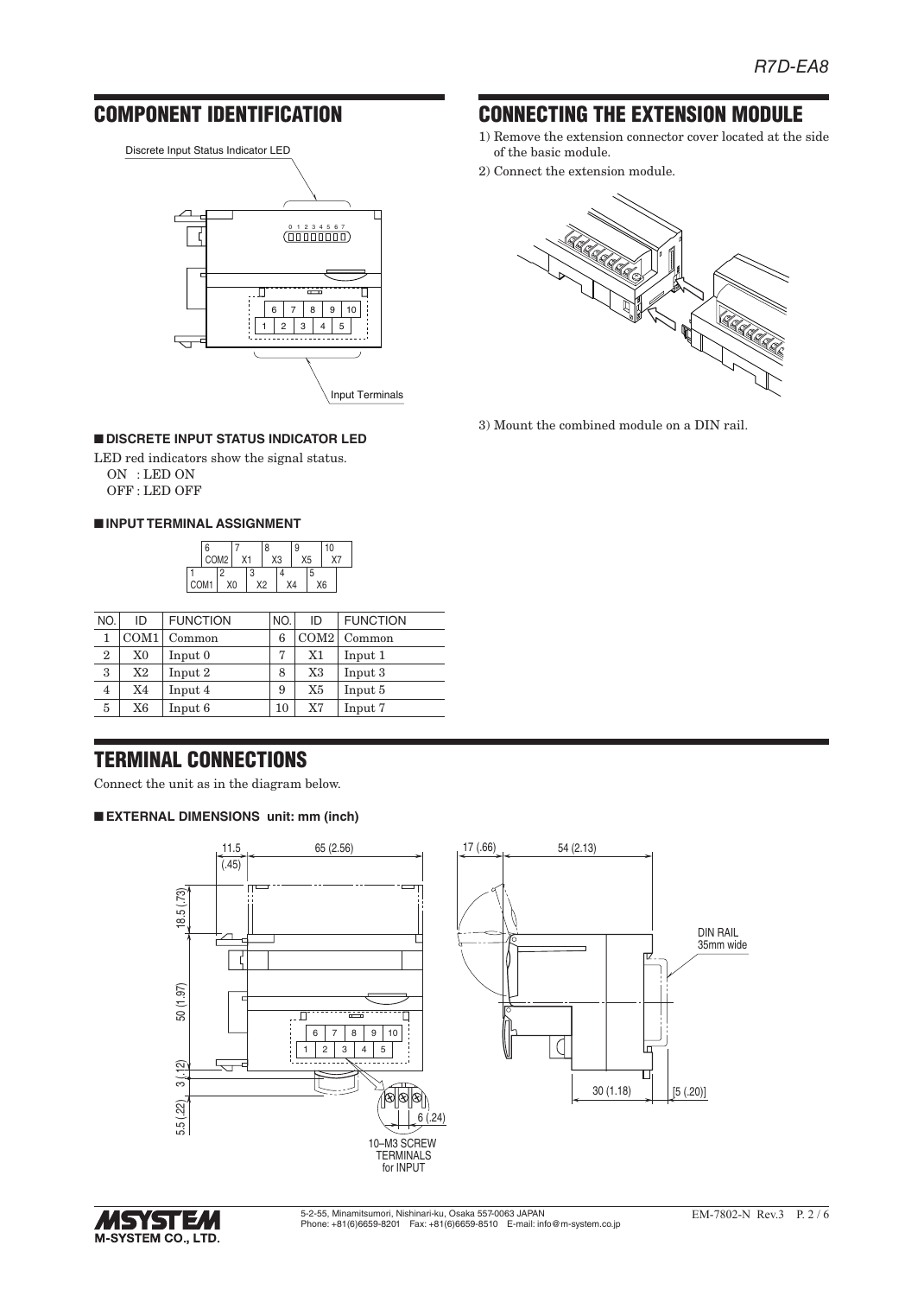#### ■ **CONNECTION DIAGRAM**



## WIRING INSTRUCTIONS

■ **SCREW TERMINAL** 

Torque: 0.5 N·m

#### ■ **SOLDERLESS TERMINAL**

Refer to the drawing below for recommended ring tongue terminal size. Spade tongue type is also applicable. Applicable wire size: 0.25 to 1.65 mm2 (AWG 22 to 16) Recommended manufacturer: Japan Solderless Terminal MFG. Co., Ltd, Nichifu Co., Ltd



# CONFORMITY WITH CE MARKING

1  $X<sub>0</sub>$  2

COM<sup>-</sup>

 $+$   $-$ 

#### ■ **CE MARKING**

CE marking requires to integrate safety regulations existed in each country in EU territory and to secure smooth distribution of products of which safety is guaranteed. It is mandatory by law that products distributed and sold in EU territory to have CE mark which shows that the product conforms with the requirements of EU Directive. Each EU Directive describes the scope of apparatuses to which that EU Directive is applied. M-System's R7D must conform with EMC Directive. Each Directive states only basic requirements. In order to mark the CE on an assembled machinery equipment, its manufac-

turer needs to check the overall conformity with Directives applicable to it.

#### ■ **WARNINGS AND CAUTIONS WHEN INSTALLING THE R7D**

The R7D needs to be installed in a control panel. This is effective not only to ensure general safety but also to contain noise emissions by the R7D inside the control panel. We conduct a series of testing to see that the product conforms to EMC Directive while it is installed in the control panel.

Warning and cautions when installing R7D are stated below.

• Use control panels with an internal panel plate, both made of metal, when installing the R7D.

COM1

 $- +$ 

 $X7 |10$   $\longrightarrow$   $X7 |10$ 

- Make sure to adequately ground the control panel and the internal panel plate with a thick cable to maintain low impedance at high frequency.
- Use shielded cables for the signals taken out of the control panel.
- Choose a thick and short cable to ground the FG terminal of the R7D module to the internal panel plate of the control panel. Note: If electromagnetic radiation disturbance increases by grounding the FG terminal, remove the grounding.
- When painting the internal plate of the control panel, apply masking to expose metal surface to secure conductivity at the sections where the following parts are attached:
- Bolts attaching the internal panel to the control panel
- Ground for the FG of the R7D module
- Earth clamp on the shielded cable
- Noise emissions inside the control panel might leak through its openings. Design them as small as possible. Recommended diameter is 10 cm or less.

#### **Supplement:**

Additional measures may be taken depending upon actual installation sites. These points of cautions are illustrated in the next page.

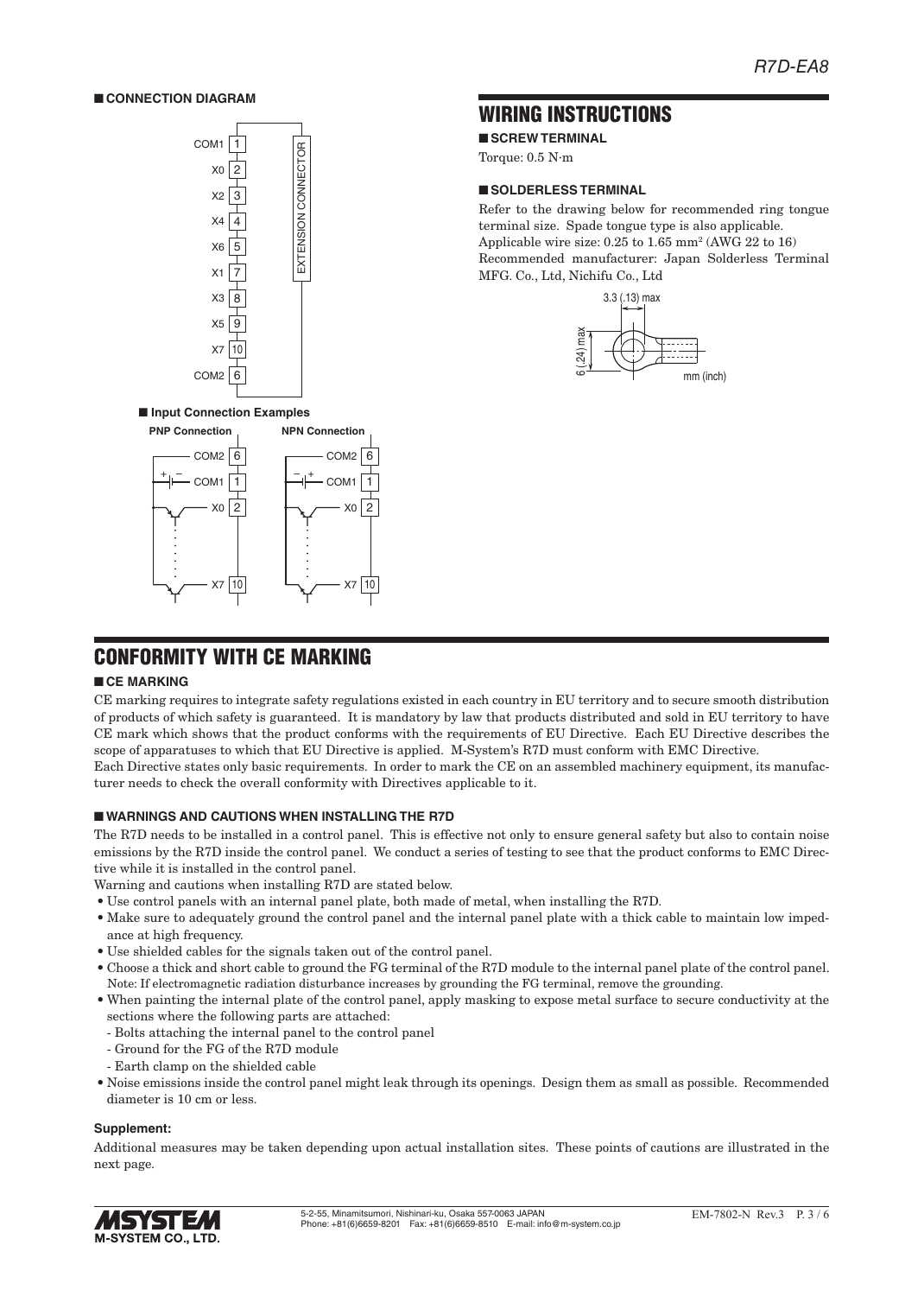- Prevent noise leakage by wrapping cables using shield covers, shield tubes and flexible conduits etc. if noise leaks through the cable outlet.
- Use an electromagnetic shield gasket and block up the gap between the control panel cabinet and its cover, if noise leaks through it.
- Connecting the internal panel plate and the cover of the control panel to the main cabinet using an earth strap may be effective to strengthen the grounding.
- Electromagnetically shielded control panel cabinet is effective for shielding.
- **Points of cautions applicable when installing the R7D Series**



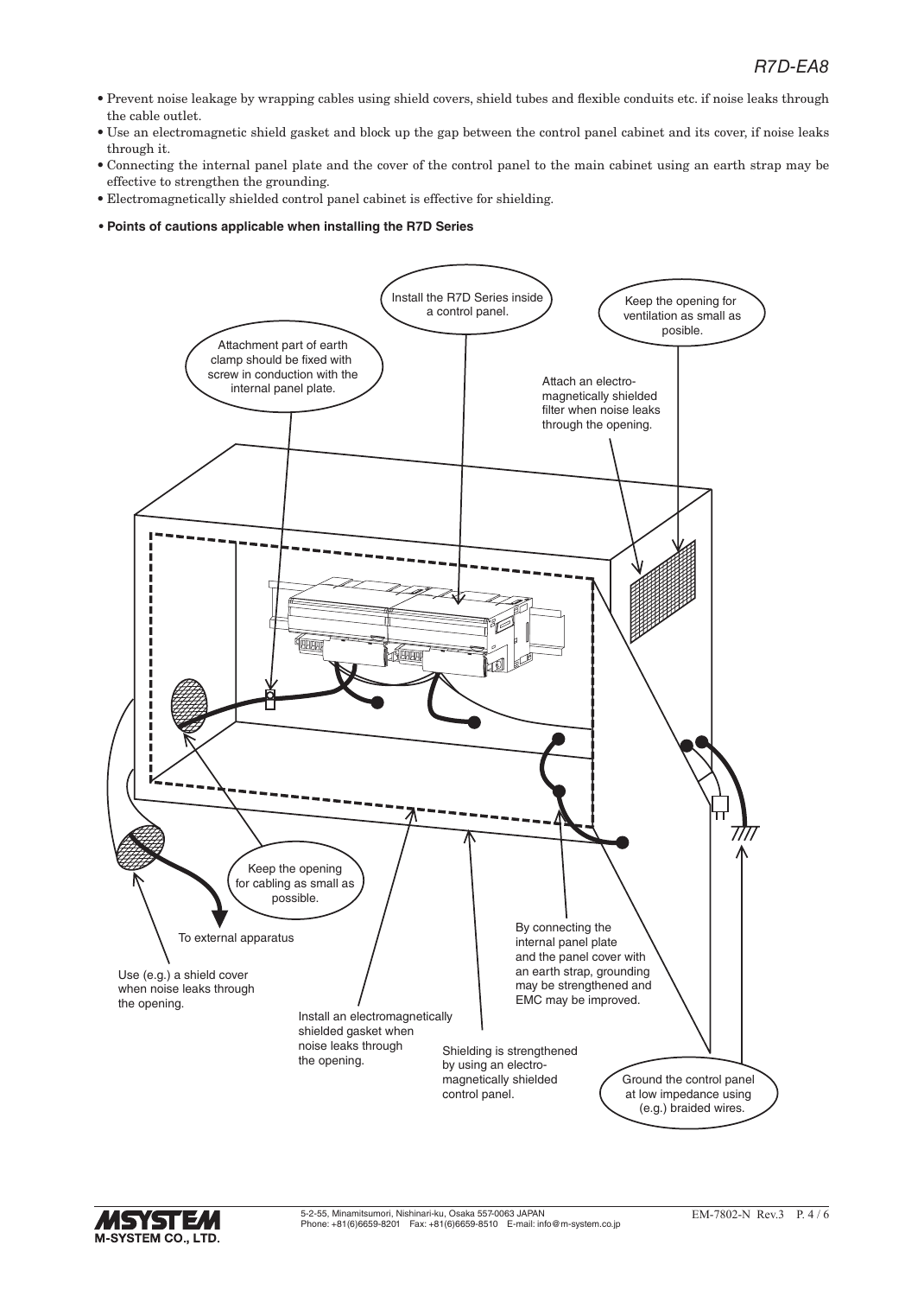#### ■ **WARNINGS AND CAUTIONS WHEN LAYING CABLES**

Signal cables connected to the R7D contain high-frequency components. Since these cables has the same effect as an antenna, they emit these high-frequency components to the external space as noise or overlaps noise from the external space on themselves.

Cables with shielding should be used for the signal line due to the above reason.

EMC conformance test is conducted in the condition that shielded cables and earth clamps are used with the R7D.

- Warning and cautions when laying cables are stated below. These points of cautions are illustrated in the next page.
- Use shielded cables for those signal cables installed out of the control panel and for thermocouple and RTD extension wires.
- All the network cables connected to R7D should be shielded.
- Use exclusively designed network cables for the DeviceNet.
- Expose the shield at a part of the cable cover, clip it with an earth clamp, and ground it to the internal panel of the control panel. A drain wire connected to the panel in a pig-tail form cannot maintain low impedance against high-frequency noise, thus grounding (noise shielding) in this form will not be effective.

#### **Supplement:**

Additional measures may be taken depending upon actual installation sites. These points of cautions are illustrated in the next page.

- Keep cables as short as possible. It prevents noise emissions from the cables and noise overlapping to the cables.
- Attach a ferrite core to reduce noise impact to the signal cables susceptible to the noise. Ferrite core can be attached close to the cable outlet of the control panel or close to the I/O terminal or connector, whichever is more effective. Also, the impact might be reduced by winding the cable around the ferrite core for extra turns or attaching multiple ferrite cores.
- Keep cables which are easily affected by noise away from those which can be a noise source.



In the following are examples of effective ways to lay cables separately:

- Keeping physical distance (farther than 20 cm from motor drive cables, farther than 10 cm for other groups).
- Dividing off by a grounded metal plate
- Grouping into separate grounded metal pipes or cable shields.

Wires on each side of a filter should not be too close to each other. Noise could ride onto the other side of cable. Extra attention needs to be paid at the following parts.

- Noise filter that is enclosed in power cables.
- Ferrite core that is attached to signal cables.
- Noise limiting circuit (surge quenching circuit, transient absorber circuit, etc.) that is enclosed in signal cables.